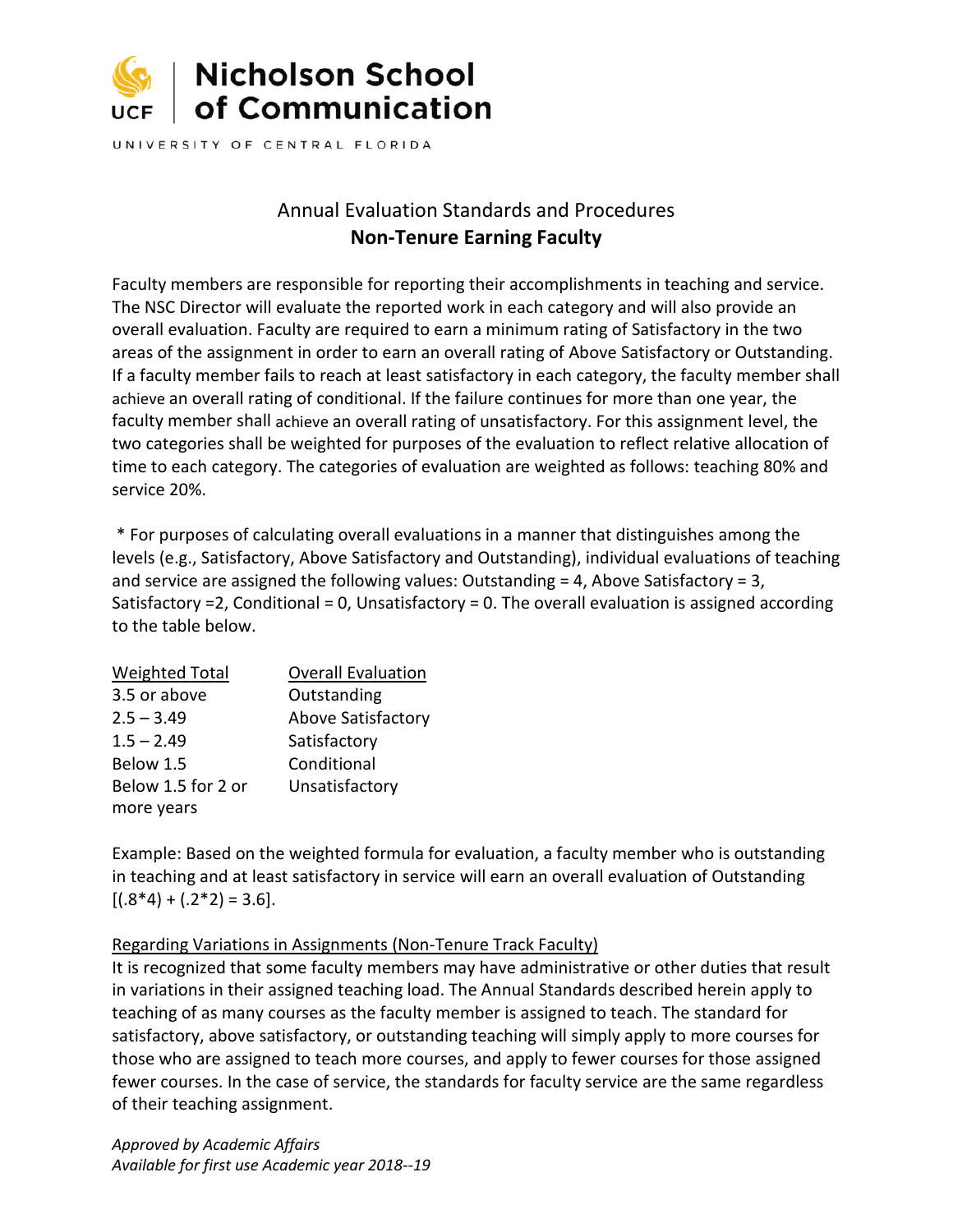## **I. OVERALL**

#### **SUMMARY OF TEACHING AND SERVICE ACCOMPLISHMENTS AND FUTURE GOALS**

At the end of each evaluation period, faculty members will summarize their teaching and service accomplishments during the evaluation period and report the goals they seek to achieve in each area during the upcoming evaluation period. The goals are intended to be meaningful, aligned with program and college goals, and relatively few in number; typically no more than three. To that end, all faculty are to complete the following summaries:

1. Provide a list identifying teaching and service accomplishments during the evaluationperiod (please be succinct and limit your list to no more than 250 words).

2. Provide a list identifying teaching and service goals for the next evaluation period (please be succinct and limit your list to no more than 250 words).

## **II. TEACHING**

#### **LEVEL I: CONDITIONAL/UNSATISFACTORY**

The first year that a faculty member fails to fulfill the requirements 1-14 for Satisfactory, the performance will be marked Conditional. A faculty member who does not fulfill one or more of the criteria (1-14) may provide a brief description of the extenuating circumstances that contributed to the lapse. Faculty receiving Conditional evaluations are encouraged to meet with their program coordinator to discuss deficiencies and strategies for improvement. In the second and subsequent years of not achieving all requirements for satisfactory, the rating will be Unsatisfactory.

#### **LEVEL II: SATISFACTORY**

In order to achieve a rating of Satisfactory, the faculty member must satisfy ALL of the following criteria for all courses taught:

#### Preparation for Teaching

- 1. Submit book orders on time as required by state legislation.
- 2. Provide and follow a syllabus that follows the current university guidelines.
- 3. Provide a copy of the syllabus for each class to the School office.
- 4. Remain current in appropriate area of expertise.

#### Course Delivery

- 5. Meets classes on a regular basis as scheduled.
- 6. Be available at scheduled office hours.
- 7. Provide content that aligns with learning objectives.
- 8. Provide effective and accurate advisement when requested.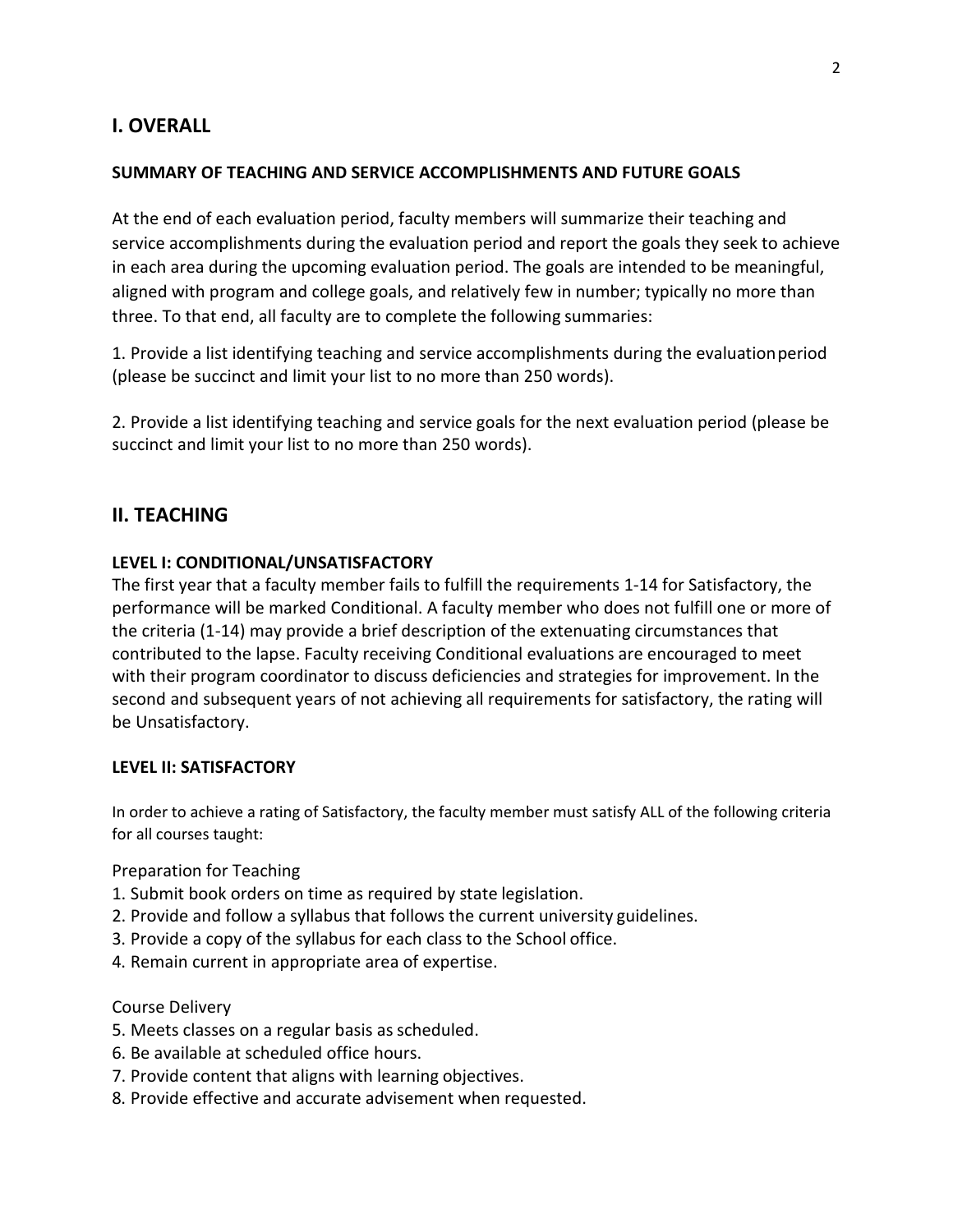9. Reply in a timely fashion to student inquiries.

10. Submit grades on time.

11. Provide timely evaluative feedback on student assignments.

12. Unless previously approved by the Director or teaching an online course (M or W designation), hold a final exam (or appropriate final project/exercise) during the scheduled final exam period.

13. Evaluate student performance with a level of rigor that is appropriate to thecurriculum.

Course Evaluation

14. Fulfill ONE of the following options:

A) Demonstrate satisfactory performance in the classroom as evidenced by Student Perception of Instruction (SPI) Reports ratings of at least 50% in the "Good," "Very Good," and "Excellent" categories (accumulated across all courses taught) in the category "Overall Assessment of Instruction."

B) Submit a summary that contextualizes SPI scores and describes a strategy for improving future SPI evaluations.

#### **LEVEL III: ABOVE SATISFACTORY**

In order to achieve a rating of Above Satisfactory, the faculty member must satisfy ALL Level II criteria and accomplish at least THREE of the activities below – spanning TWO categories i.e., Preparation, Delivery and Evaluation.

*Faculty are expected to provide a brief description (no more than two sentences) of the selected activities in the space provided.*

#### Preparation

1. Attend two or more short university sponsored teaching-related workshops (e.g., FCTL onehour workshops).

2. Attend a campus-based multi-day teaching workshop (e.g., FCTL summer conference).

3. Attend a professional conference or workshop or continuing education opportunity related to the faculty member's area of expertise.

4. Conduct research for an article about teaching and learning for publication in a university or local publication.

5. Receive internal funding/compensation through a teaching grant (grants in the SoTL area count under research; technology grants count under service).

#### **Delivery**

1. Revise/modify one aspect of a course based on a university teaching or professional workshop or continuing education experience, as identified in the "Preparation" sectionabove. 2. Supervise three or more internships (that are not included in a course assignment).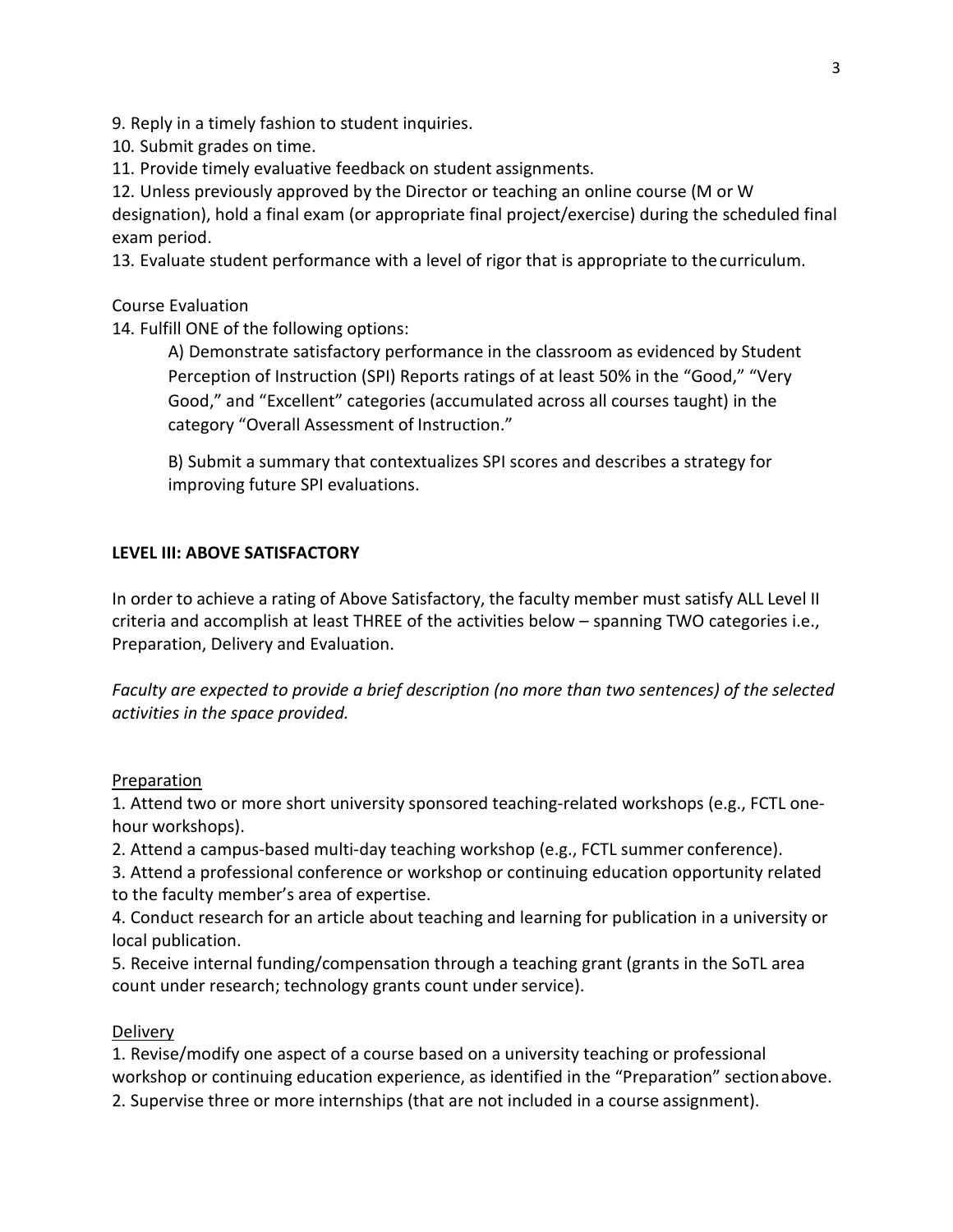3. Serve as a committee member for one or more Honors in the Major students to successful completion of an undergraduate thesis.

4. Mentor a student through any UCF recognized undergraduate research initiative, e.g., RAMP, SMART, or McNair with an identified deliverable.

5. Supervise an independent undergraduate research, creative or professional project that results in an identifiable deliverable.

6. Guide students in a class who present their work in a campus or community setting or who present their work through off-campus media such as:

a. Debate or other speech presentation

- b. Newspaper
- c. Radio/TV activities

8. Engage students in one or more service learning activities.

## **Evaluation**

1. Receive student evaluations (SPIs) of overall teaching effectiveness that are consistent with the COS norms.

2. Receive a favorable peer review evaluation conducted by FCTL or NSC faculty.

3. Conduct an assessment of teaching effectiveness regarding student knowledge and/or skills gained in a course that may be used for program assessment.

4. Conduct an assessment of teaching effectiveness regarding improvement in critical thinking in a course that may be used for program assessment.

5. Achieve the personal teaching goals identified for the academic year.

Other - Perform some other noteworthy teaching activity that is not listed such as presenting or publishing research or engaging in professional development. (Note: Activity must be specified and faculty must provide satisfactory documentation.)

## **LEVEL IV: OUTSTANDING**

Faculty members seeking an Outstanding rating in teaching shall present appropriate evidence to the Director (i.e., a brief description of the activity comprising no more than two sentences wherever appropriate). It is presumed that the person applying will have clearly exceeded the requirements for LEVEL II and LEVEL III. To achieve a rating of Outstanding, faculty must complete the requirements for Satisfactory and Above Satisfactory, plus do TWO additional activities from Above Satisfactory *OR* ONE from Outstanding.

## Preparation

1. Author a textbook or trade book published during this or the prior academic year (counts for two consecutive reporting periods).

2. Create a new course (as indicated in the COS annual report) or substantially modifies an existing course.

3. Author a textbook chapter.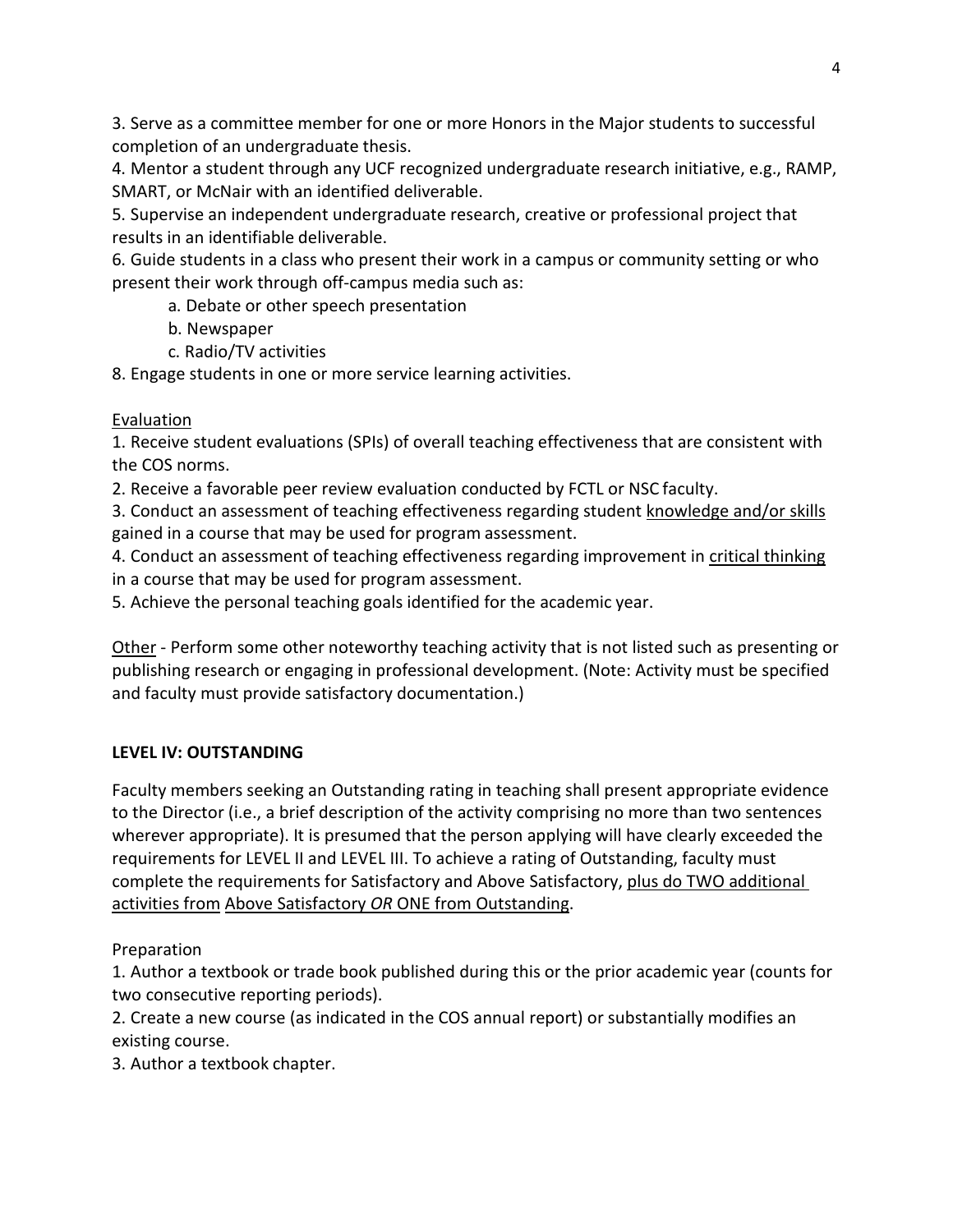4. Play a leadership role in a local, regional or national teaching and learning conference and/or organization.

5. Secure external grant funding for the preparation of instructional materials.

6. Author a teaching article published in a university, local or regional publication.

7. Develop an approved service learning course.

**Delivery** 

1. Demonstrate the application of an innovative teaching technique.

2. Supervise one Honors in the Major project to completion.

3. Guide students who present their work in a regional or national setting or who present their work through regional or national media.

4. Engage students in a regional initiative involving a significant community challenge(e.g., hunger, homelessness, quality of life, public health).

5. Organize a co-curricular or instructional effort outside the classroom that serves the unit, school or the university (e.g., student workshops or summits; plan and lead educational student trips; lead efforts to have representation at student exhibitions or competitions; organize and manage co-curricular tournaments or competitions).

Evaluation

1. Receive external recognition of outstanding student performance that resulted fromwork presented in the faculty member's course.

2. Receive recognition through teaching awards (e.g., teaching awards from professional organizations, UCF, etc.).

3. Receive student evaluations (SPIs) of overall teaching effectiveness that exceed the NSC norms.

Other - Perform some other noteworthy teaching activity that is not listed. (Note: Activity must be specified and faculty must provide satisfactory documentation.)

## **III. SERVICE**

Regardless of their teaching loads, all faculty are expected to engage in service activities to the School, College, University, State, and Profession or Community.

In addition to the activities listed under each category, faculty have an opportunity to record "Other Service" which is not included among any of the categories below. In assessing the items reported as "Other Service," the NSC Director will consider variables such as "relevance to the faculty's area of expertise" and "relevance to the NSC or university mission" in judging the merit of the activity.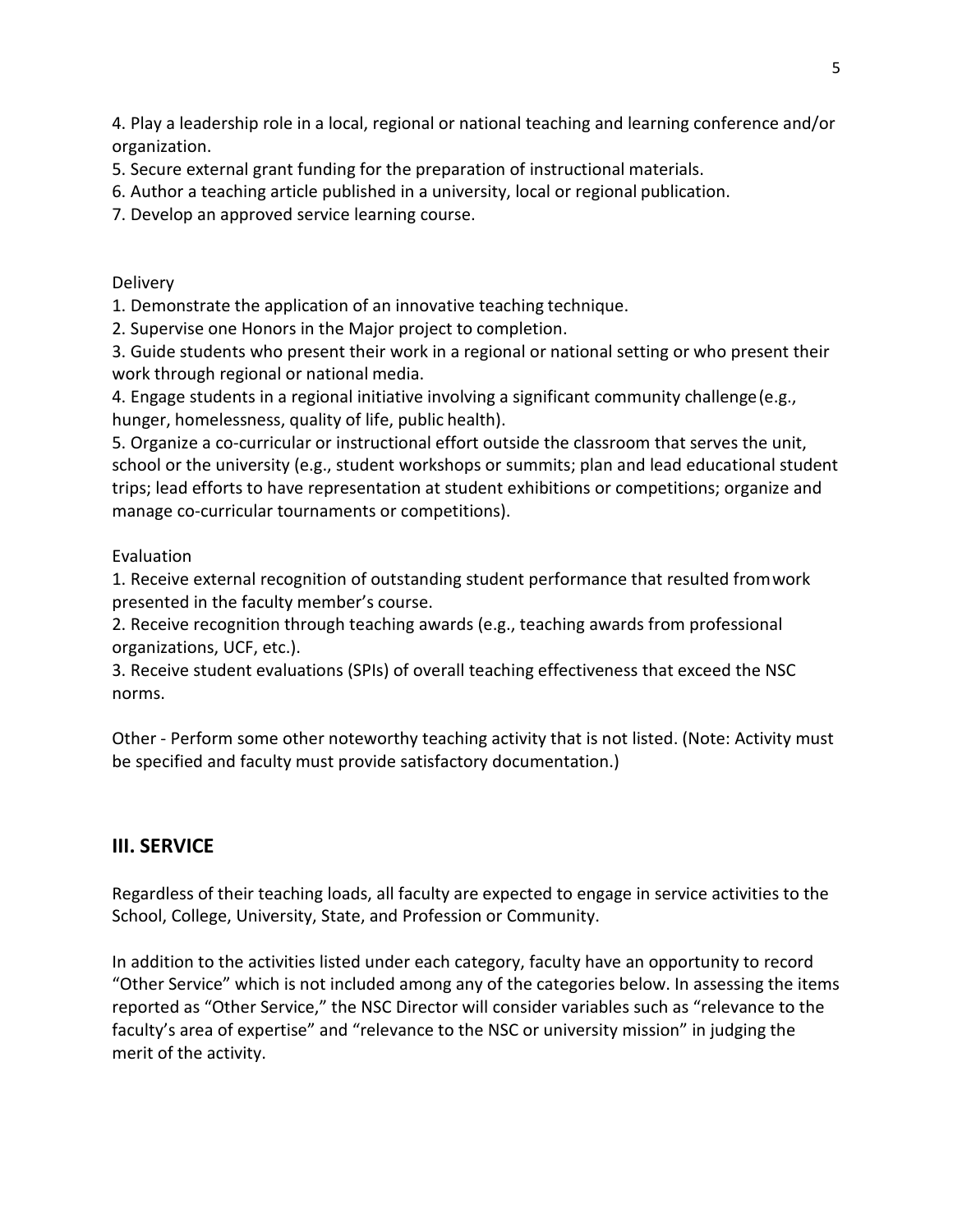*Faculty are expected to provide a brief description (no more than two sentences) of the selected activities in the space provided.*

## **LEVEL I: CONDITIONAL/UNSATISFACTORY**

The first year that a faculty member fails to achieve all requirements for Satisfactory, the performance will be marked Conditional. In the second and subsequent years of not achieving all requirements for satisfactory, the rating will be Unsatisfactory.

## **LEVEL II: SATISFACTORY**

In order to achieve a rating of Satisfactory, the faculty member must actively participate\* in at least ONE School committee or working group; as well as, TWO of the following:

## School/College

1. Serve as an active member\* of an additional School or program working group/committee. (*May be selected more than once.*)

- 2. Serve as an elected or appointed school/college/university representative/liaison.
- 3. Serve as an active member\* in an *ad hoc* committee.
- 4. Attend at least one graduation ceremony in the evaluation period.
- 5. Lead a (Transfer) Orientation Day.
- 6. Conduct a peer-review and write feedback statement for a colleague.

\*Regular attendance is expected for all Program meetings and committee meetings unless the faculty member has been otherwise excused (e.g., due to conference travel, medical reasons, or work responsibility conflicts). The School Director will receive meeting minutes of attendance or a report from the committee chair and determine whether attendance obligations have been fulfilled.

## **LEVEL III: ABOVE SATISFACTORY**

In order to achieve a rating of Above Satisfactory, Level II criteria must be met, PLUS at least TWO of the following:

*Faculty are expected to provide a brief description (no more than two sentences) of the selected activities in the space provided.*

School/College/University

- 1. Serve as an active member\* of an additional School or Program committee.
- 2. Serve on a College or University committee.

3. Chair a School committee (Committee chairs of School committees will present a brief committee report to the School Director – May be counted once for each committeechaired.

4. Supervise a School program activity (e.g., grammar test or similar).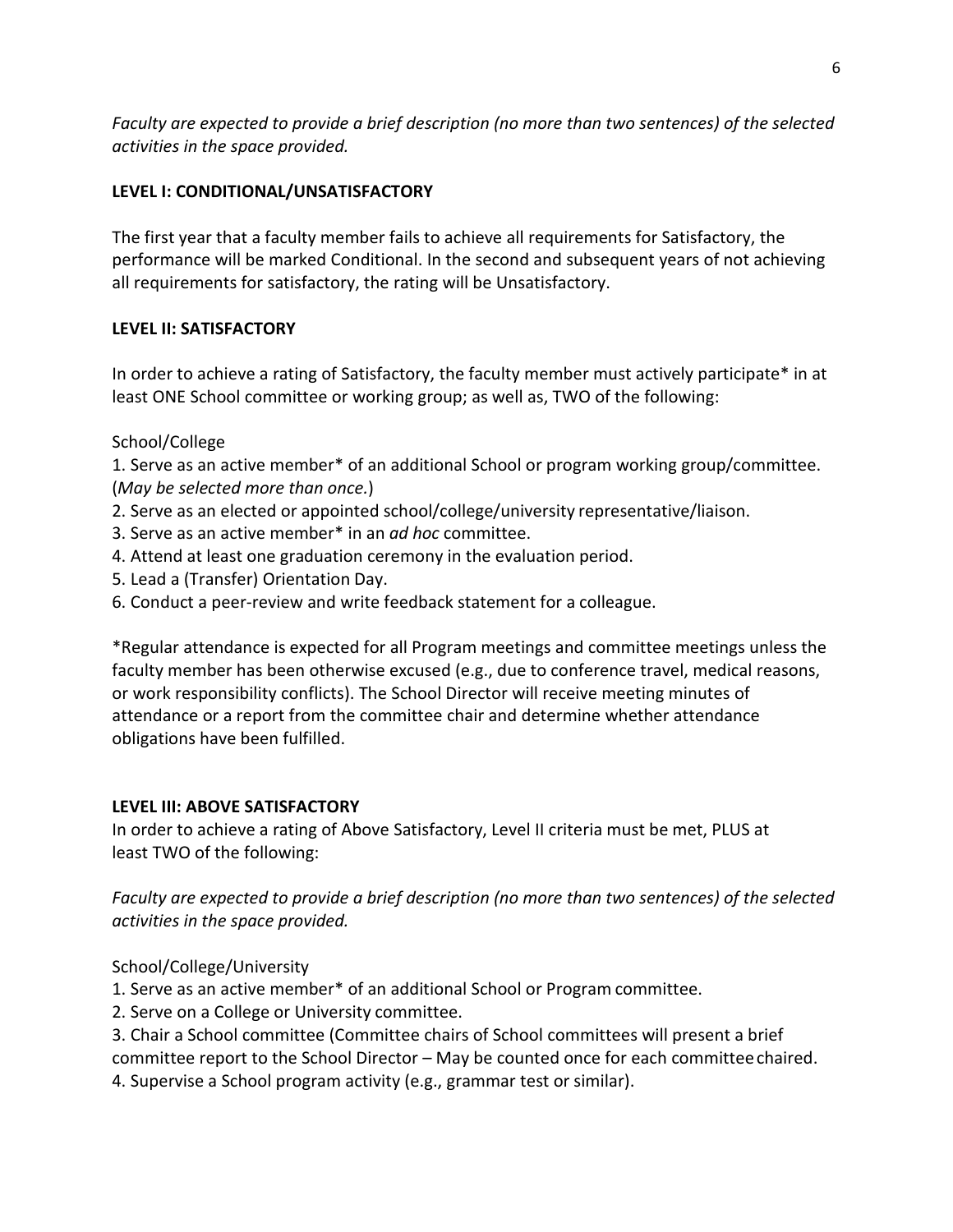5. Supervise School function (e.g., responsible for annual assessment of Undergraduate Program).

6. Write a successful application for the purchase of equipment needed for UCF classroom.

7. Advise or sponsor a student organization whose mission is part of the academic program of the School, College or University.

8. Serve as a judge or administrative staff for a co-curricular activity (e.g., Debate or Forensics) for a minimum of 4 hours.

## Community

1. Serve as a board member of community organization related to the faculty member's area of academic expertise.

2. Engage with a public school group in an area of the faculty member's area of professional expertise (i.e., substantive or on-going service).

3. Engage with a local or civic organization in the faculty member's area of professional expertise (i.e., substantive or on-going service).

4. Involve students in community projects related to area of expertise or professional interest.

5. Chair or serve as an officer for a local professional group.

6. Deliver speech or presentation in the faculty member's area of expertise to local, state, regional, or national group.

7. Provide professional work or unpaid consulting for local group or schools in the faculty member's area of professional expertise.

8. Provide service to a charitable organization utilizing the faculty member's area of professional expertise.

## Professional

1. Serve as a member of state, regional, or national association committee.

2. Write or edit a newsletter or website for a professional association or group.

3. Conduct workshop or seminar for state, regional, national or international professional organization, schools, etc.

4. Serve as a scholarly critic/respondent/discussant at a state, regional, national or international academic or professional program.

5. Review manuscripts for academic conferences (local, regional, national, international; member's area of professional expertise).

6. Serve as an active member in one or more professional organizations: national, regional, or state. [Active membership is more than paying a membership fee. Description of specific activity required.]

7. Serve as a moderator or respondent for a program or session at a local, state, regional, national or international convention.

8. Serve as an editorial board member or be an *ad hoc* reviewer for an established journal [evidence of more than 2 completed reviews within reporting period].